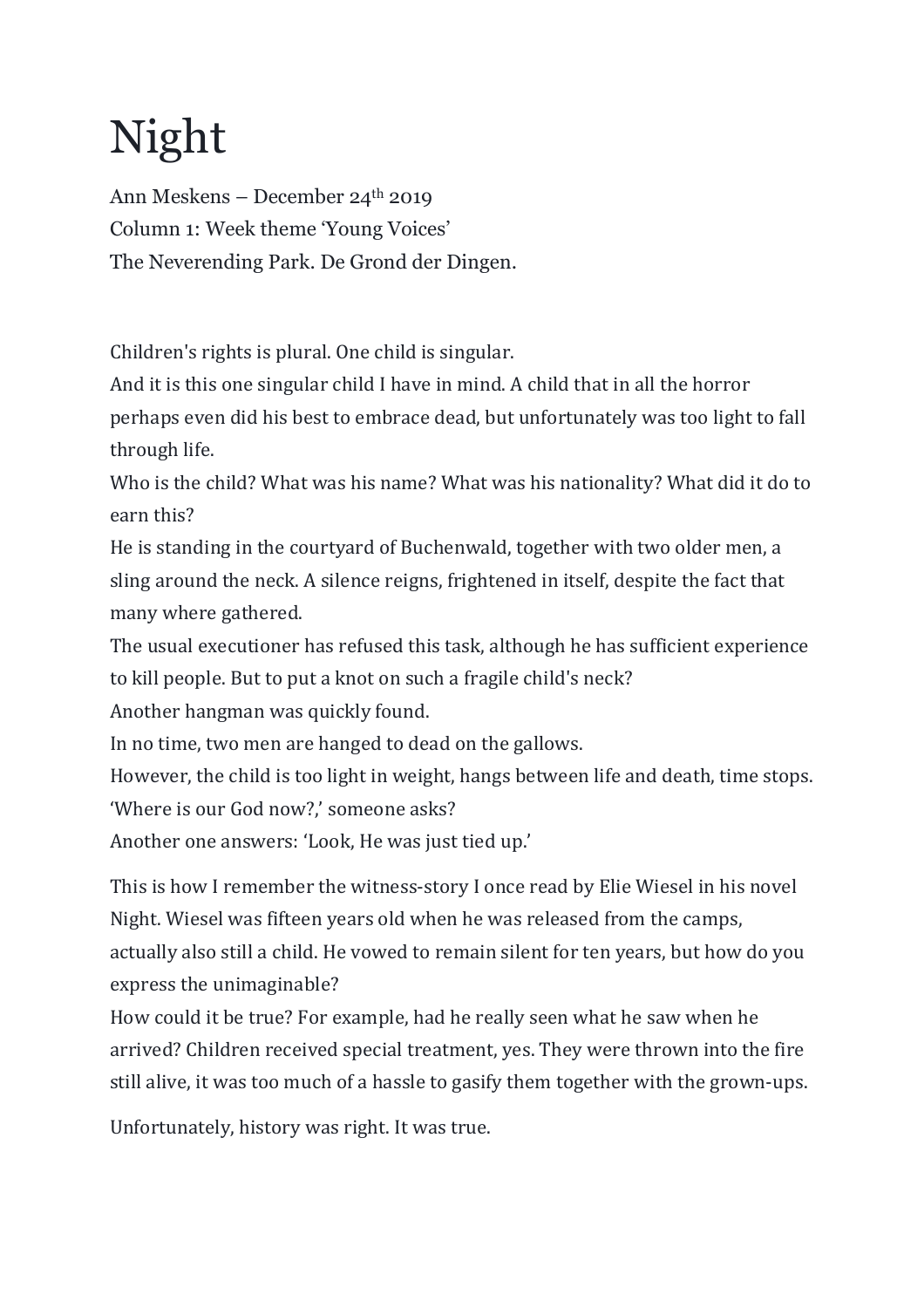It still resides deep in us from the very beginning. We all seem to share this kind of animal behavior. We take care of the vulnerable little ones, even if we did not give birth to them ourselves, even if they come from another pack or from a group hostile animals. This caring is shared by mother and father animals alike. It is a successful law of life. And this law essentially also applies in every human community. Kill someone, but at least wait until he or she grows up. In the war this principle ensured that foundlings, lost and hunted children were

nevertheless picked up, brought home and raised.

And yet. In times of war and madness, we humans are apparently very well able to ignore the strictest laws of nature.

We kick the vulnerable little ones to death.

We get toddlers out of their beds to take them to hell, without their little suitcase. We throw babies in the air to shoot them. A game.

Children are holy, I sometimes say.

Both believers and unbelievers understand me.

One knew after the war. A strict treaty of human rights had never been so necessary. When the treaty was drafted in 1948, it should have been clear to everyone. Every child is a human. A human being has rights, first to life. No child may therefore be killed.

For whom it was not entirely clear what human rights entailed for children, a children's rights treaty was drawn up in 1989.

It sounds so natural.

*The higher interest of the child (Article 3)* 

*A child has the right to life, survival and development (Article 6)* 

The second article is also extremely clear. *All children's rights apply to all children, with no exceptions.* In any case, it was obvious to Elie Wiesel, so obvious that he was rightly awarded the Nobel Prize. He only died in 2016.

Today you can visit Kazerne Dossin, the Jewish Museum in Mechelen. Visitors become physically unwell at the sight of the human suffering. That's how it is supposed to be. Visitors can stand it even less if they have to face the children's suffering. And that is even more supposed to be.